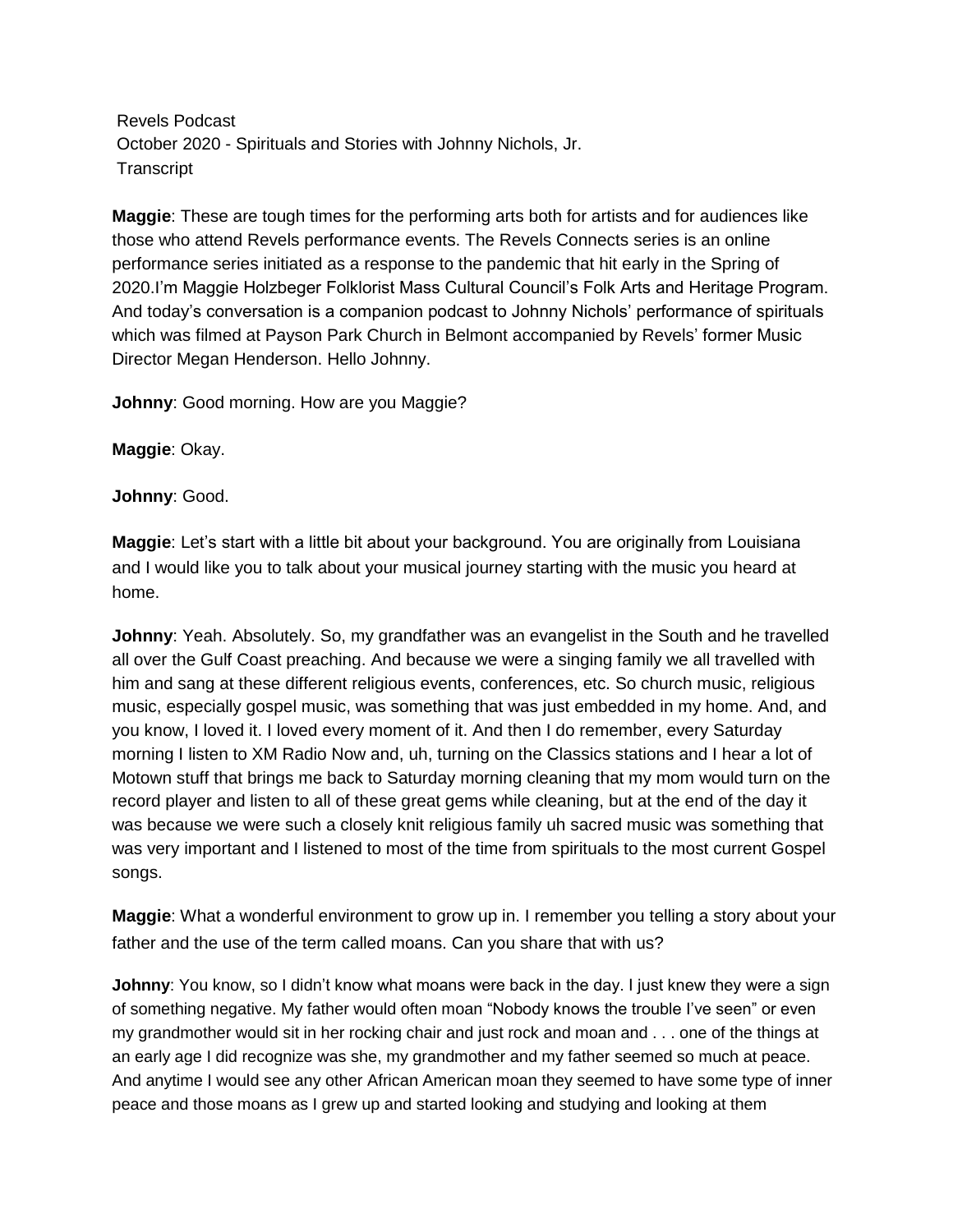academically those moans were really expressions because the words really couldn't express what you felt and how you felt it. And, so you had to ascend to moans. My father would after coming home from a long day's work he would moan. My grandmother, as I said, sitting on the porch, moaning and I would honestly love to give anything in this world to be inside of their heads to know exactly what they were feeling and, you know, what they were thinking about, you know, those moans probably were thoughts about decades ago whenever their family was living. Or, a troublesome time or a joyous time. And so, it varied, and I find myself moaning now and you know, for me it is something sacred and spiritual and calming within myself and, and, I don't even catch myself oftentimes my friends like, "Johnny, why are you singing?" And I don't catch myself doing it. It just becomes a natural thing that is so important to the soul of African Americans.

**Maggie**: For listeners who may not be familiar with the term moan, can you, I know, I am putting you on the spot, but can you give us an example of what a moan would sound like?

**Johnny:** Yeah, if I were to sing . . . so moans, first of all really kind of went outside of the structured piece of music. Oftentimes moans would embellish a lot on the melody. Or, a new tune would even be created. So, a moan, if I were to sing, moan, Amazing Grace, it would sound [Johnny gives an example of moaning]. And even then, you know, intonation wasn't an issue for me like, my intonation was all over the place. Rhythm, tempo were all over the place, but it was really organic regarding how I felt at the time. So that would be a, but moans, just too save everyone time, moans would be a lot longer than that. They would be almost a dirge in the tempo. But yeah, that's a moan.

**Maggie**: Sort of transportive.

**Johnny**: Yeah, absolutely.

**Maggie**: Now it sounds like you left home to study music formally earning degrees in choral conducting and performance, and you've even worked extensively in theater. So I wanted to understand how that wide ranging background serves you in the singing of spirituals.

**Johnny**: Because you learn what a spiritual isn't. You also get a chance to see the important place that spirituals have in society, in the musical world. There's no formalized definition of a spiritual. Spirituals have been around since the early 1600s and scholars even today cannot agree on what a spiritual is, but we can all agree with what a spiritual isn't. And not only that, but with spirituals and the contemporary songs I see today, there's a connection of feeling and emotion and organic performance that most people don't ever get a chance to experience. My background in gospel music and sacred music and spirituals have allowed me to speak, or to sing earnestly, with grit, with authenticity. Honestly, I think that having all of these genres, these idioms of music in the back of my head really enhance each other. My knowledge in singing Motown really does help my singing of spirituals. My knowledge in classical music also helps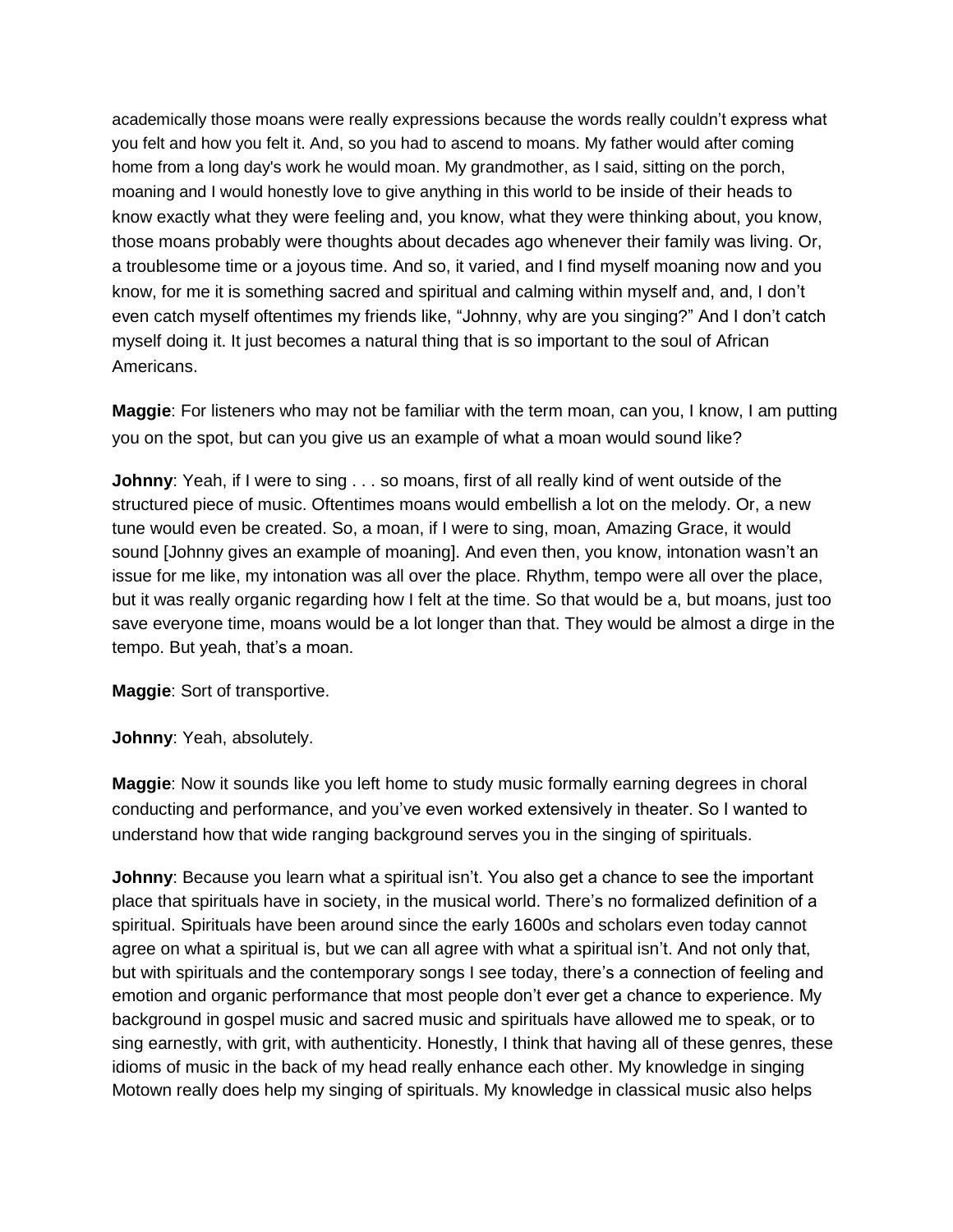and vice versa. So it's all building blocks and with spirituals being the foundation because it was essentially one of the first forms of folk songs in America.

**Maggie**: Talk a little about the history and the cultural context of spirituals. How they came about in this country and possibly roots in Africa.

**Johnny**: Yeah. So, you know, spirituals are more unique to America, to Western civilization, and in the 1600s when the first set of slaves came over they were forced to sing even on the boat. But, singing, singing was something natural to slaves. There are a lot of scholars who will write that folks on the continent of Africa, their influence on music was much stronger than any other continent or geographical location on this Earth. And so singing was incredibly, incredibly important to the slave. And we came, when slaves came over to America, of course, slaves were forced to practice Christianity. And so out of their grief and out of their pain, out of their struggle, the spiritual was born. Out of their love and importance of music to what was forced upon them from their slave owners.

**Maggie**: Give listeners a sense of what kind of contexts an enslaved person would sing a spiritual in.

Johnny: Well you know, it's funny, because a spiritual is a subsection of what's called a slave song. So you have a whole bunch of slave songs and those slave songs could include spirituals. They could include a ring shout, they could include a moan. They could include plantation songs, work songs and so forth. So, the spiritual was . . . the context is what you asked, right?

**Maggie**: Yeah, well, you know, think of daily life, different times of the day, . . .

**Johnny**: The context was depending on what they needed it for. If you look at spirituals today, there is no tempo at all in any of the spirituals. There are no, typically when you look at a sheet of music at the top left or right hand, depending on the publisher's side, they will put some type of note. Like, sing this excitedly. Sing this joyously. Sing this, beautifully and so forth, right. None of this stuff really exists on a true spiritual because they were sung at that particular time for that particular need. Oftentimes spirituals did have a double meaning like, "Keep your lamps trimmed and burning." That spiritual on its face, of course, was a sacred term that basically said be ready for Jesus, right. And, but also, it was a sign that said, hey, ya know, tonight, we're going to actually go and walk, so make sure your lamps are trimmed and are able to be burned throughout the night. So, there was that context. There was the context, even as they worked, you had spirituals that helped with making sure that things were in line and folks were being worked together. And oftentimes, you'll have this debate on the speed of many of these spirituals. So say, for instance, *Soon-a Will be Done a-With the Troubles of the World* as a spiritual that oftentimes is up for debate with the tempo. So oftentimes you'll hear [example of fast tempo] "Soon-a will be done a-with the troubles of the world, the troubles of the world, the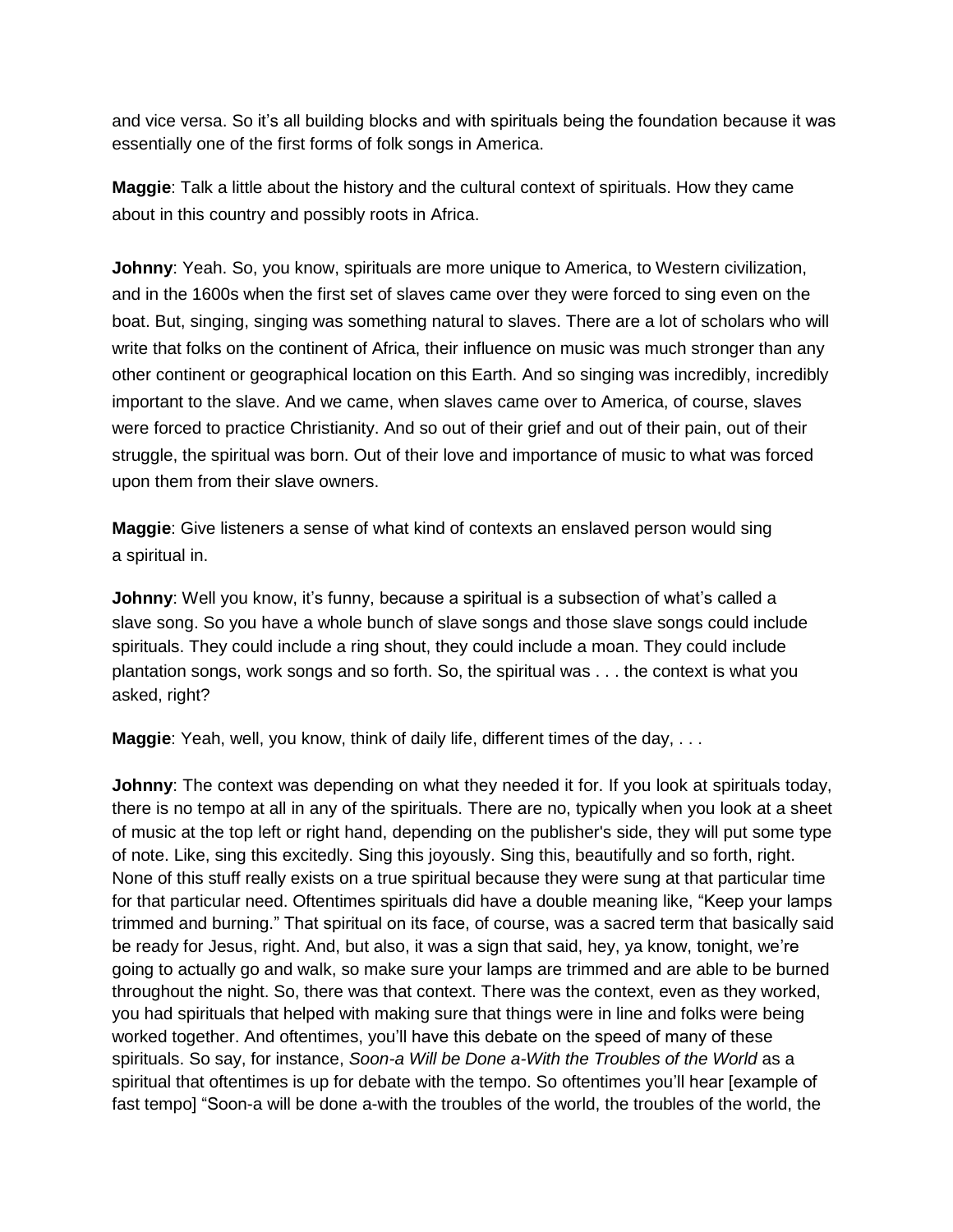troubles of the world." Or [sings example of slower tempo] "Soon-I will be done a-with the troubles of the world." And that actually depended on what the conductor or writer intended for that song to be. If it were a work song, you can imagine that it's very difficult for a slave to actually work and till the ground with a hoe or something and it would be [example of fast tempo] "Soon-I will be done a-with the troubles of the . . ." Right? and working in that tempo would tire out the slave super fast, so of course, it would be a lot slower [example of slower tempo] "Soon-I will be done a-with the troubles of the world." So, yeah, so, just again it just really depends on what was the purpose at the particular time. Spirituals span all sorts of emotions and reasons.

**Maggie**: Yeah. I wanted to talk a little about call and response because I associate that with secular work songs like you just mentioned. You know, field hollers or sea shanties, but also with singing in a religious context like the lining out of hymns in church. But, can you describe a little bit how call and response might function in a spiritual?

**Johnny**: So call and response is very interesting because they were often, as you said, used in work songs, but it was also an element of singing that helped the uneducated slave because if you sang, you know the, the spiritual Amen. The song goes [singing the song]. "Amen, amen, amen, amen, amen, amen, amen." And then you have a leader "See the little baby" and then everyone would go [singing response] "Amen." And those folks were oftentimes uneducated, they didn't know the words. And just like most folk songs or folk stories, they are passed on. And so there was no lyric sheet. So everyone may not have known the lyrics. So that was one of the real importances of call and response. There was also that idea that spirituals were very organic. So, yes, while you had [singing] "see the little baby," and everyone would go [singing] "Amen". But if there was something that happened that day, something that was joyous. [singing ] "We crossed over Jordan" saying that they successfully crossed over the river into safety. Then they would sing Amen to that. Or it was something like, I escaped a punishment, or something, folks would praise about that. So the call and response would act in a way to celebrate or to talk about what was happening at that particular time.

**Maggie**: Right so there would be a lot of improvisation

**Johnny**: A Lot of it.

**Maggie**: And that makes a lot of sense.

**Johnny:** A lot of improv and a lot of, again, one of the key elements to spirituals is how things were very organic to the soul.

**Maggie**: From my understanding, a spiritual is something that began as an oral tradition of religious singing by African Americans during the time of slavery and then evolved into a repertoire for solo and choral performances on the concert stage. I'm thinking of touring groups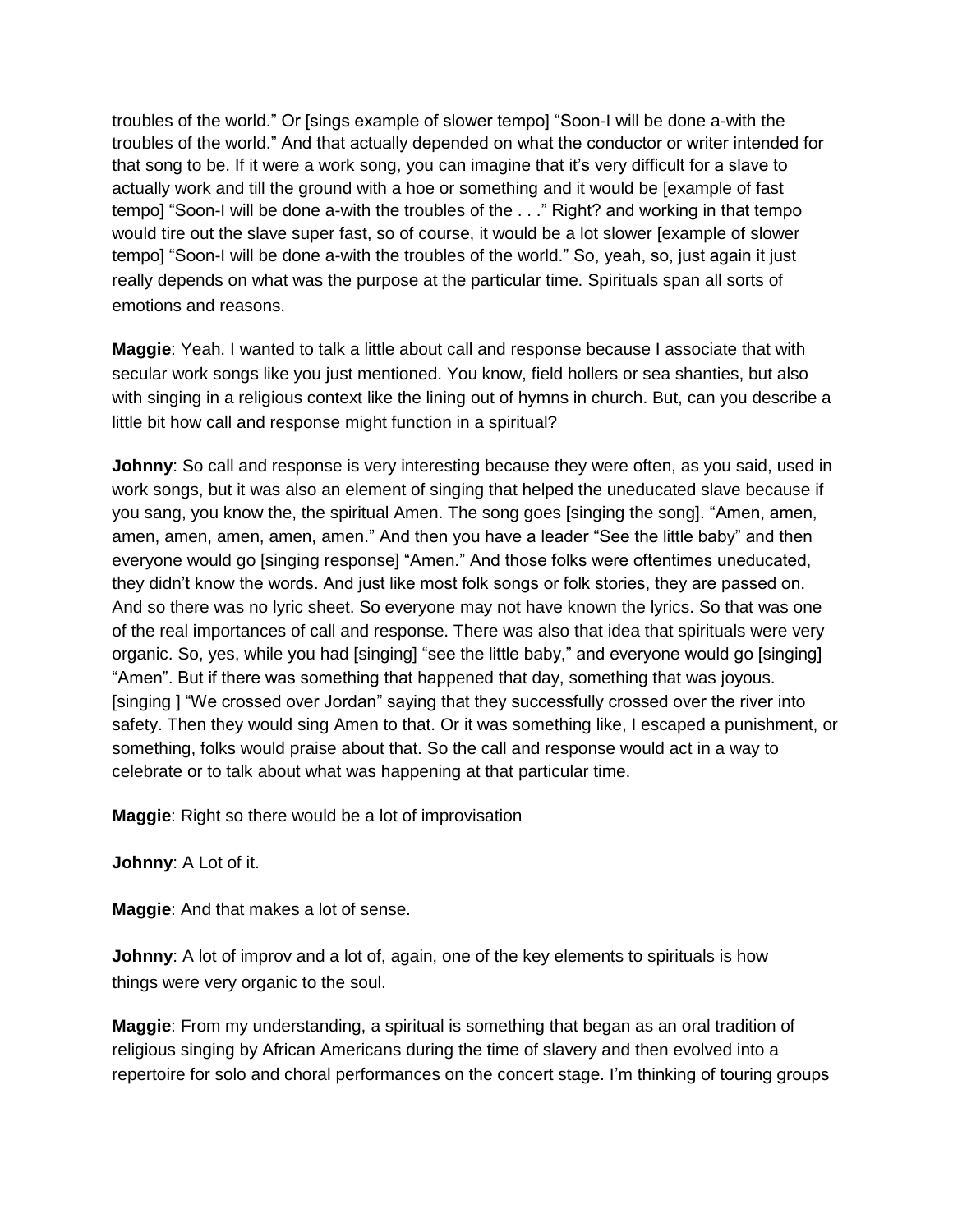from historically black colleges and universities. Can you talk to us a little bit about how that transition took place? Because it's a huge shift.

**Johnny**: Yeah, so as you said, it was an oral tradition. And people didn't write stuff down; they didn't know how to write down music, how to record music. That was a phenomenon for the longest time that wasn't necessarily unique to just African Americans or slaves, it was unique to a lot of folks. And so, you had your very academic and seasoned composers and academics in music and they would take the spiritual and make it into something that was an art form and one the first people to do it believe it or not was Dvořák. The guy who wrote *Symphony of a New World*. He was one of the first persons to come out and say the spirituals are a very important art form and of course there is no surprise his colleagues across Western Europe were all like, no, because of course it was African Americans who were singing it. But once he actually started naming spirituals as a legitimate musical art form, people started writing it, and they wrote it down in unison first. Because they didn't really recognize, now mind you these are white people, these are Europeans. They didn't understand the harmonies that were associated with African singing. And so eventually there was a publication called, *Plantation Songs*. . . *Plantation and Cabin Songs*. I believe that was the name of it. And they were the first to start writing down harmonies. And their idea was they wanted to capture the real sound of slaves, because slaves, Africans, would oftentimes sing in three or four part harmony and of course whenever spirituals or slaves songs were sung, they were likely songs that were in four or three part harmony. So that came about and then you had the Fisk Jubilee singers which was an HBCU out of Tennessee. And I think, if I'm not mistaken, the oldest HBCU out there. They started putting them down for choruses for the stage. And it was really important because it gave society an opportunity to really understand a spiritual and be exposed to spirituals for the first time. So once they started taking these normal spirituals that were just written, you know, to be frank, very hymnlike. You know, very four part, very kind of structured. Then you had different composers to come in and actually make these wonderful arrangements to the spirituals that you hear today on the big stage.

**Maggie**: Yeah. Talking about following up on that style in the singing of spirituals. Would you agree then, I think you basically said this, that the style of singing spirituals became much more arranged, a mix of folk and European classical influences for concert halls?

## **Johnny**: Yeah.

**Maggie**: As that happened, can you talk about what was gained and possibly what was lost?

**Johnny**: I think . . . that's actually a really good question. What was gained and what was lost? I think what was gained was this universal use of the spiritual. And this universal knowledge and appreciation of the spiritual, for sure. And, not only that, but it was the energy. It was the storytelling in spirituals. Because, like I said before, spirituals were used for that very specific thing at that very specific time. Arrangers have come about to write spirituals to help tell a story within that spiritual. So if, you know, you hear something like *Deep River,*right, the tempo of it is typically very slow. It typically is a song for mourning, or for reflection. And so the original arranger of that has set the music up in a way that it tells that story of reflection or mourning or loss or something like that. So we've gained the storytelling aspect of it that is very specific,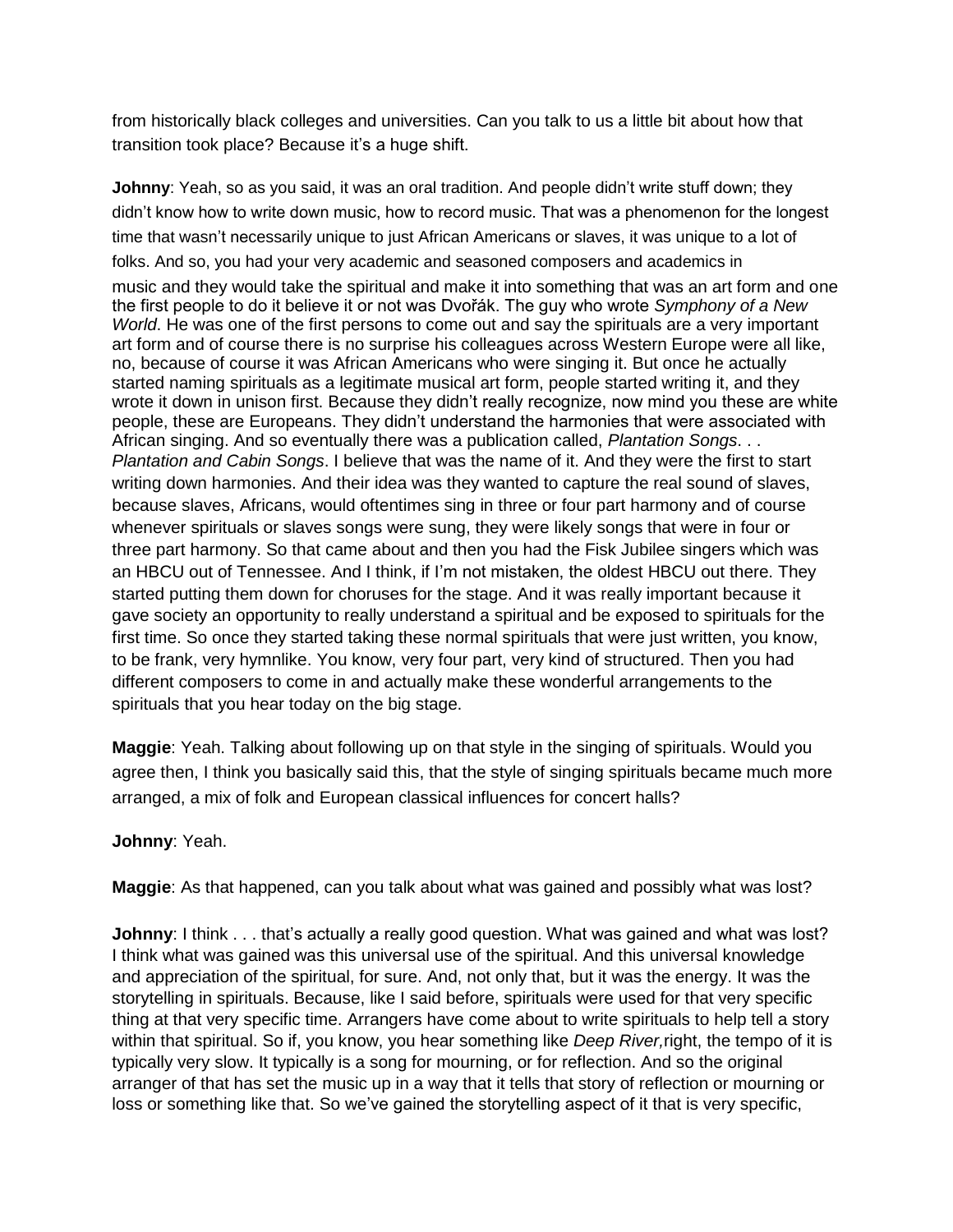And oftentimes, I guess what was lost is the idea that spirituals were sung for so many different reasons, so like *Deep River*, often times you hear this as a slow piece and it's, you know, mourning but have you ever heard it as an upbeat piece of music? Have you ever heard it as an inspirational piece of music? And you don't really hear it as that anymore cause we've kinda pigeon held these songs in a certain way, so if anything I think that is the element that's lost is the authenticity behind what was sung and the flexibility behind the spirituals.

**Maggie**: Yeah that's really well said! And it leads me to ask you about a word you used earlier, "grit." You know, and when you're ready...when are you ready to perform a spiritual? Tell us that story about your mentor.

**Johnny**: Oh Louis Neighbors, a fantastic, fantastic mentor as well as a singer and teacher, grew up in Louisiana as well and traveled the world singing spirituals as well as classical pieces, really big basso profundo. He stood about eight foot tall! The funniest thing about him is that he was about eight foot tall, about three hundred pounds and drove a Mini Cooper. So he always came in at 8:45 on the dot and it was just one of those things that I would just like to sit outside and watch him get out of his car. But a good guy, but he, I remember him first teaching me about the spiritual and, you know we, we sang, you know...I forget what simple spiritual it was and I said, "Mr. Neighbors an actual spiritual" and he said, "Johnny you're not ready" and I said, "I'm not ready? What do you mean?" And he was like, "You know, you don't know heartache. You don't know true triumph. You don't know what it's like to actually have some type of situation in your life that you feel enough that you can express it and emote it." And of course I was like "aw pshhh yes I am I'm totally ok to do that." So he gave me a spiritual and I remember thirty seconds into me opening my mouth, he stops, slaps me across my forehead and says, "Johnny you're singing like a white boy." And, I didn't know what that meant. And I also was thinking, "Ok well I'm- You're teaching me classical techniques of course I'm going to *quote unquote* sound like a white boy." But it gave me some time to really understand what he meant by that and I forget what spiritual it was, but basically he was saying that I didn't have...I had the technique, I was not performing in a way that spirituals were supposed to be performed that emote in such a way. Yes I agree that spirituals are songs that can be sung by any race, by any age because we can all go through things, and that's why I thought I was ready because I've been through things, you know. My young nineteen year old self thought I'd been through some things. But to perform a spiritual, with the correct style, meant that there were things that you had to really lean into, like the dialect. Like, instead of singing, "Children" you sing "Cherren" or "Chillen." If you sing "Father" you sing "Fathah." You know for the longest time, what's the name of that song…? I did not understand *Joshua Fit the Battle of Jericho* right? But it took me a while to understand that "fit" even though it meant "fought," cause I would always self correct "Joshua *fought* the battle…" but it's supposed to be fit cause that was the dialect. And so I had to learn how to lean into those emotions and feelings and technicalities that a slave would. I also had to think about, you know even like the moans, how do I embellish and do bends and let my voice emote in a way that actually told my pain or my triumph in a story. So oftentimes when I do hear spirituals or sing spirituals or even teach them, I teach the style that is associated with it, and not only just the style but what the voice should sound like. How the voice, you can change and manipulate the voice in so many ways, but how can you manipulate your voice to sound rich and smooth and lyrical in what you're doing, cause in a performance sense, that is what we need in order for you to actually tell the story in an authentic way. So that grit is that really digging and leaning, and the study behind what that is.

**Maggie**: That's fascinating, I mean it's like you have to be culturally informed but also a trained singer. So it's this marvelous mix of folk and classical traditions, you embrace so beautifully.